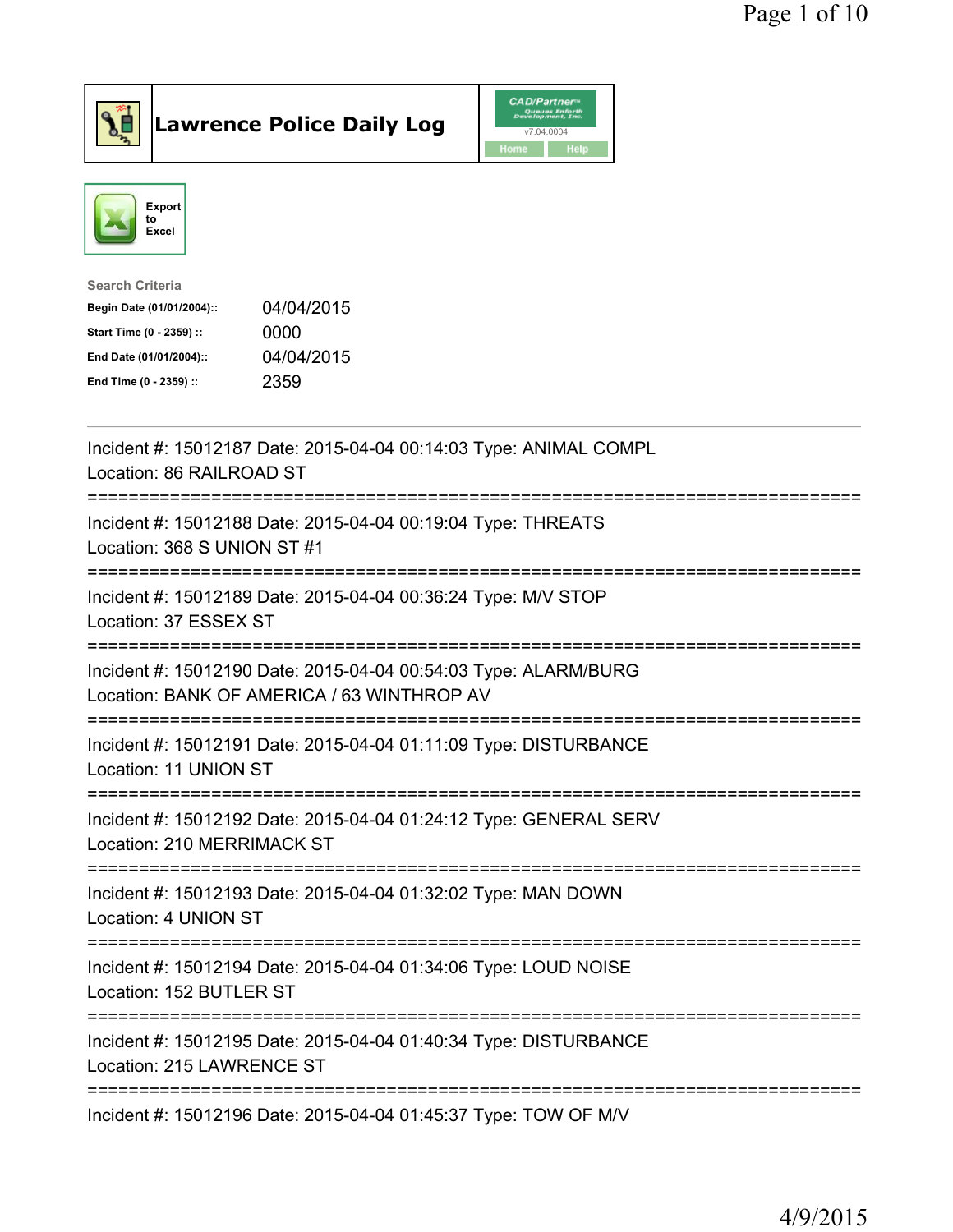Location: TRESPASS TOW / 119 THOREAU WAY =========================================================================== Incident #: 15012197 Date: 2015-04-04 01:56:57 Type: STOL/MV/PAS Location: 242 HAVERHILL ST =========================================================================== Incident #: 15012198 Date: 2015-04-04 01:58:35 Type: M/V STOP Location: LOWELL ST & WARREN ST =========================================================================== Incident #: 15012199 Date: 2015-04-04 02:01:25 Type: MEDIC SUPPORT Location: 40 LAWRENCE ST =========================================================================== Incident #: 15012200 Date: 2015-04-04 02:09:07 Type: B&E/PAST Location: 196 HOWARD ST =========================================================================== Incident #: 15012201 Date: 2015-04-04 02:18:17 Type: M/V STOP Location: AMESBURY ST & COMMON ST =========================================================================== Incident #: 15012202 Date: 2015-04-04 02:21:06 Type: DISTURBANCE Location: SAM'S FOOD STORE / 389 BROADWAY =========================================================================== Incident #: 15012203 Date: 2015-04-04 02:36:21 Type: FIGHT Location: 29 AMES ST FL 2 =========================================================================== Incident #: 15012206 Date: 2015-04-04 02:36:42 Type: DOMESTIC/PAST Location: 418 HOWARD ST =========================================================================== Incident #: 15012204 Date: 2015-04-04 02:38:22 Type: M/V STOP Location: HAVERHILL ST & WEST ST =========================================================================== Incident #: 15012205 Date: 2015-04-04 02:38:54 Type: TOW OF M/V Location: BROADWAY & PARK ST =========================================================================== Incident #: 15012207 Date: 2015-04-04 02:45:00 Type: M/V STOP Location: CENTRAL BRIDGE =========================================================================== Incident #: 15012208 Date: 2015-04-04 02:45:35 Type: SUS PERS/MV Location: 12 DIAMOND ST =========================================================================== Incident #: 15012209 Date: 2015-04-04 02:48:23 Type: THREATS Location: 360 BROADWAY =========================================================================== Incident #: 15012210 Date: 2015-04-04 03:08:00 Type: M/V STOP Location: MARSTON ST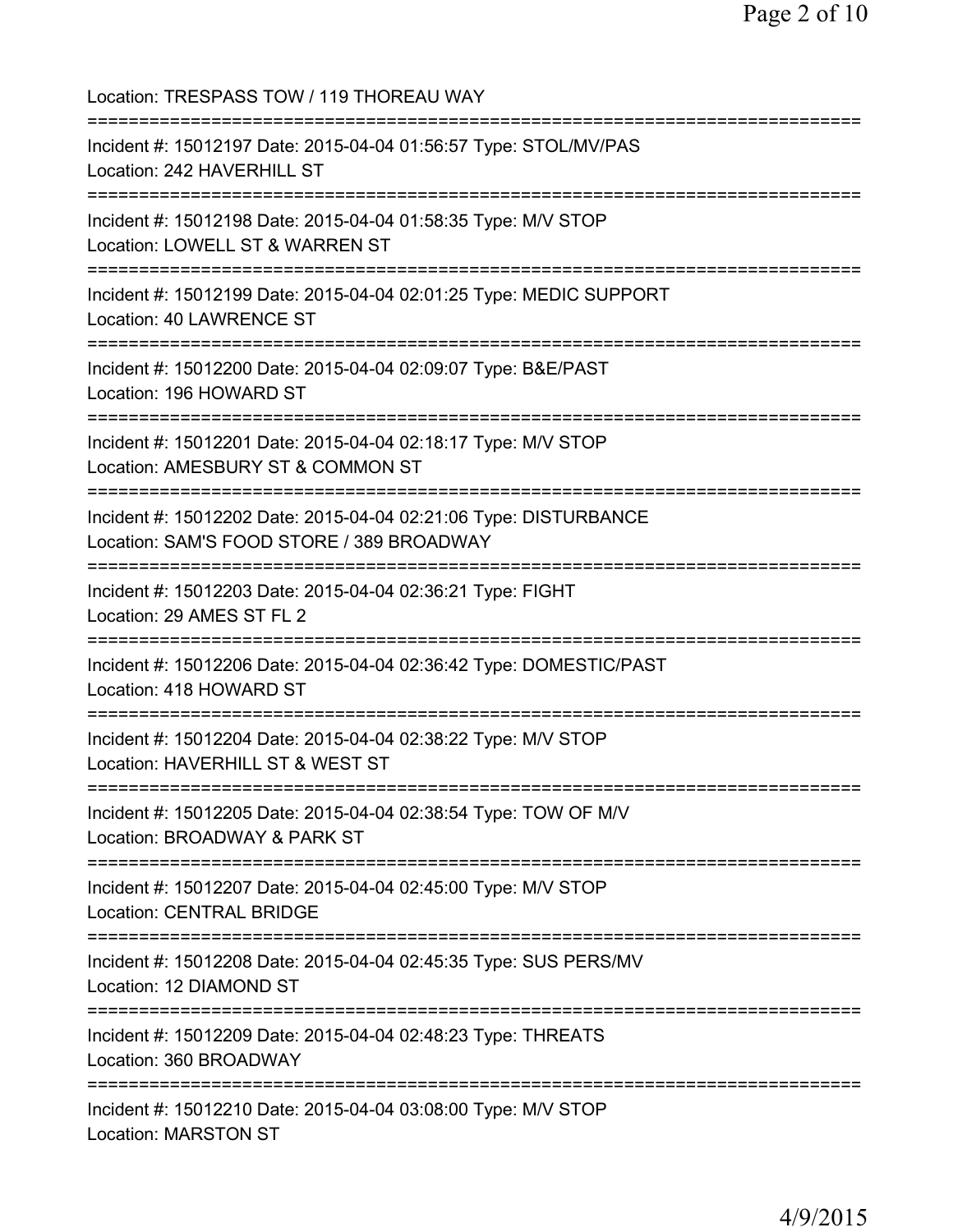| ==========================                                                                                                                    |
|-----------------------------------------------------------------------------------------------------------------------------------------------|
| Incident #: 15012211 Date: 2015-04-04 03:14:41 Type: FIGHT<br>Location: 26 ROBINSON CT                                                        |
| Incident #: 15012213 Date: 2015-04-04 03:28:06 Type: ROBBERY UNARM<br>Location: 22 LAWRENCE ST FL 2                                           |
| Incident #: 15012212 Date: 2015-04-04 03:28:24 Type: M/V STOP<br>Location: CANAL ST & MARSTON ST                                              |
| Incident #: 15012214 Date: 2015-04-04 03:33:17 Type: M/V STOP<br>Location: FRANKLIN ST & HAVERHILL ST                                         |
| Incident #: 15012215 Date: 2015-04-04 03:39:02 Type: M/V STOP<br>Location: BLAKELIN ST & MANCHESTER ST                                        |
| Incident #: 15012216 Date: 2015-04-04 03:51:49 Type: TRESPASSING<br>Location: 1 TREMONT ST FL 3                                               |
| Incident #: 15012217 Date: 2015-04-04 03:52:10 Type: M/V STOP<br>Location: 39 MERRIMACK ST                                                    |
| Incident #: 15012218 Date: 2015-04-04 03:54:23 Type: M/V STOP<br>Location: FERRY ST & MARSTON ST                                              |
| Incident #: 15012219 Date: 2015-04-04 03:55:30 Type: CRUISER ACCID<br>Location: CANAL ST & MARSTON ST                                         |
| Incident #: 15012220 Date: 2015-04-04 04:12:52 Type: TOW OF M/V<br>Location: TRESPASS TOW / 100 HAWTHORNE WAY<br>============================ |
| Incident #: 15012222 Date: 2015-04-04 04:19:07 Type: DOMESTIC/PAST<br>Location: GENERAL ST & UNION ST                                         |
| Incident #: 15012221 Date: 2015-04-04 04:19:10 Type: AMBULANCE ASSSI<br>Location: CENTRAL BRIDGE / 0 MERRIMACK ST                             |
| Incident #: 15012223 Date: 2015-04-04 05:01:10 Type: GENERAL SERV<br>Location: 90 LOWELL ST                                                   |
| Incident #: 15012224 Date: 2015-04-04 05:14:34 Type: DISTURBANCE<br>Location: 11 LAWRENCE ST                                                  |
|                                                                                                                                               |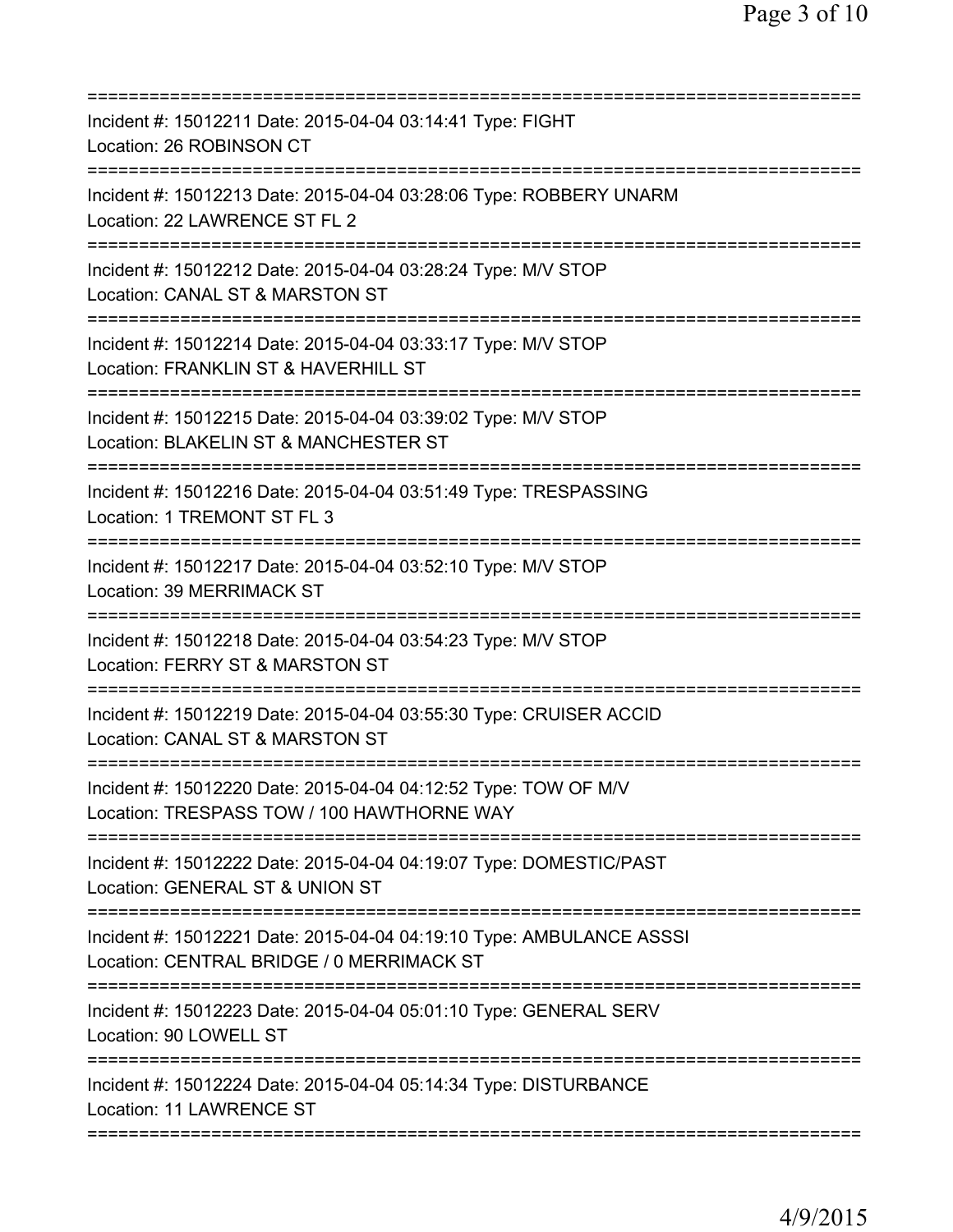| Incident #: 15012225 Date: 2015-04-04 05:31:55 Type: ALARM/BURG<br>Location: WEATHERBEE SCHOOL / 75 NEWTON ST                                    |
|--------------------------------------------------------------------------------------------------------------------------------------------------|
| Incident #: 15012226 Date: 2015-04-04 05:41:52 Type: DISTURBANCE<br><b>Location: ROBINSON CT</b><br>====================================         |
| Incident #: 15012227 Date: 2015-04-04 06:28:59 Type: UNWANTEDGUEST<br>Location: 21 E HAVERHILL ST FL 2                                           |
| Incident #: 15012228 Date: 2015-04-04 07:18:41 Type: M/V STOP<br>Location: EMBANKMENT RD & WATER ST                                              |
| Incident #: 15012229 Date: 2015-04-04 07:43:21 Type: M/V STOP<br>Location: BROADWAY & CONCORD ST                                                 |
| Incident #: 15012230 Date: 2015-04-04 07:51:45 Type: M/V STOP<br>Location: DOYLE ST & WATER ST                                                   |
| Incident #: 15012231 Date: 2015-04-04 07:56:11 Type: M/V STOP<br>Location: AMES ST & RIVERSIDE DR<br>======================                      |
| Incident #: 15012232 Date: 2015-04-04 08:24:02 Type: M/V STOP<br>Location: NESMITH ST & RIVERSIDE DR                                             |
| Incident #: 15012233 Date: 2015-04-04 09:14:34 Type: MAL DAMAGE<br>Location: 119 ANDOVER ST                                                      |
| Incident #: 15012234 Date: 2015-04-04 10:10:58 Type: GENERAL SERV<br>Location: 17 FRONT ST                                                       |
| Incident #: 15012235 Date: 2015-04-04 10:12:43 Type: ALARM/BURG<br>Location: SOUTH LAWRENCE EAST SCHOOL / 165 CRAWFORD ST<br>:================== |
| Incident #: 15012236 Date: 2015-04-04 10:21:15 Type: SUS PERS/MV<br>Location: 198 BROADWAY                                                       |
| Incident #: 15012237 Date: 2015-04-04 10:57:37 Type: 209A/SERVE<br>Location: 111 BEACON AV                                                       |
| Incident #: 15012238 Date: 2015-04-04 11:00:46 Type: M/V STOP<br>Location: ESSEX ST & BROADWAY                                                   |
| Incident #: 15012239 Date: 2015-04-04 11:11:27 Type: SUS PERS/MV                                                                                 |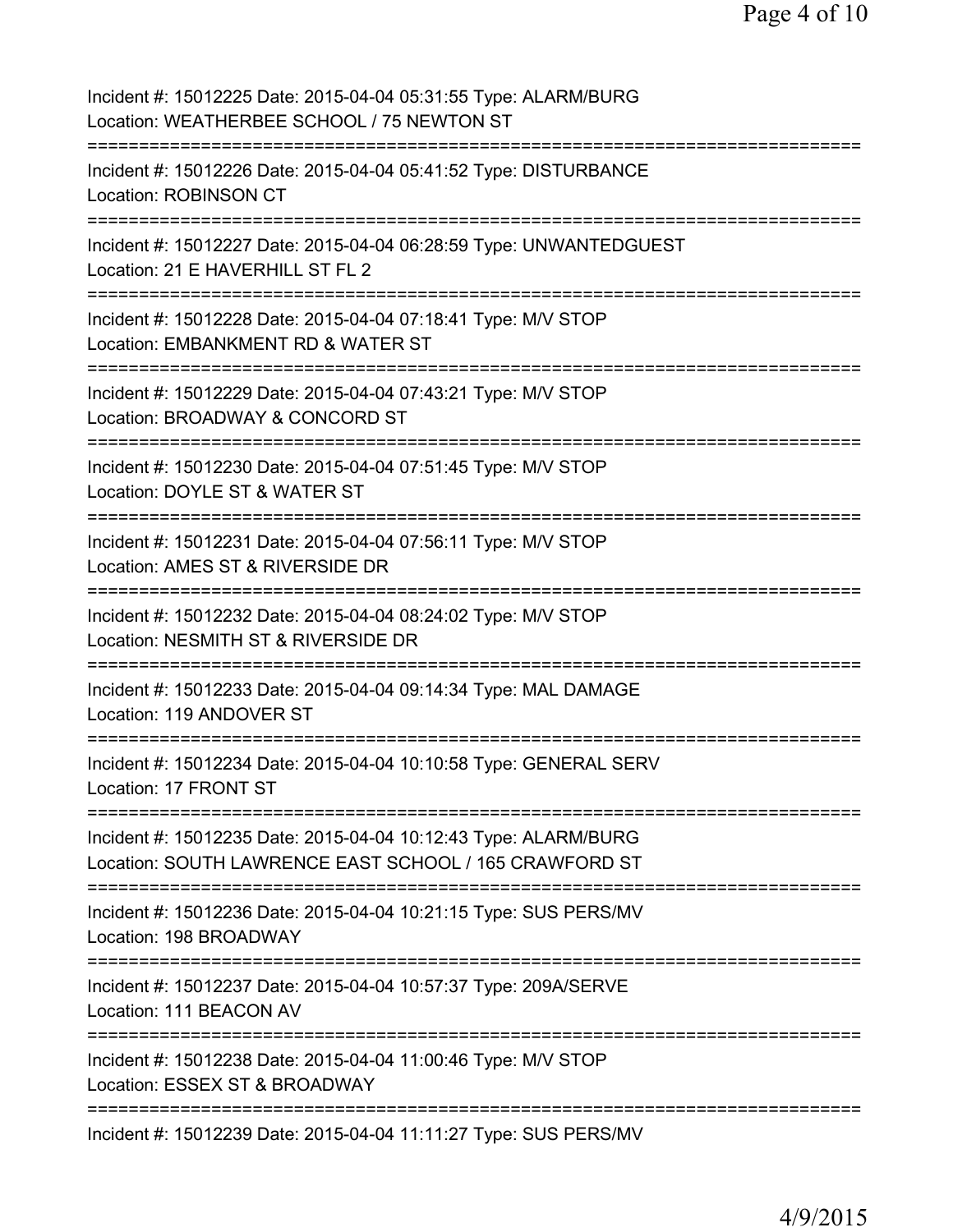| Location: CANTON ST & HIGH ST<br>===============================                                                                                             |
|--------------------------------------------------------------------------------------------------------------------------------------------------------------|
| Incident #: 15012240 Date: 2015-04-04 11:12:40 Type: STOL/MV/PAS<br>Location: 20 KNOX ST<br>==========================                                       |
| Incident #: 15012241 Date: 2015-04-04 11:15:43 Type: SUS PERS/MV<br>Location: FITZ ST & LAWRENCE ST                                                          |
| Incident #: 15012242 Date: 2015-04-04 11:20:53 Type: CK WELL BEING<br>Location: 35 LISA LN                                                                   |
| Incident #: 15012243 Date: 2015-04-04 11:29:00 Type: ALARM/BURG<br>Location: 165 CRAWFORD ST                                                                 |
| ========================<br>Incident #: 15012244 Date: 2015-04-04 11:52:12 Type: M/V STOP<br>Location: ANDOVER ST & WINTHROP AV<br>------------------------- |
| Incident #: 15012245 Date: 2015-04-04 11:57:08 Type: B&E/MV/PAST<br>Location: 114 ABBOTT ST                                                                  |
| Incident #: 15012247 Date: 2015-04-04 11:59:48 Type: LARCENY/PAST<br>Location: 222 OSGOOD ST                                                                 |
| Incident #: 15012246 Date: 2015-04-04 12:02:10 Type: 209A/SERVE<br>Location: 82 KNOX ST                                                                      |
| Incident #: 15012248 Date: 2015-04-04 12:05:06 Type: M/V STOP<br>Location: BROADWAY & PARK ST                                                                |
| Incident #: 15012249 Date: 2015-04-04 12:12:24 Type: HIT & RUN M/V<br>Location: 67 AVON ST                                                                   |
| Incident #: 15012250 Date: 2015-04-04 12:19:20 Type: ALARM/BURG<br>Location: SPECTOR TECHNOLOGIES / 10 EMBANKMENT RD                                         |
| Incident #: 15012251 Date: 2015-04-04 12:21:42 Type: NOTIFICATION<br>Location: 22 MAPLE ST                                                                   |
| Incident #: 15012252 Date: 2015-04-04 12:36:00 Type: ALARM/BURG<br>Location: RG TEAM MACHINES / 109 BLANCHARD ST                                             |
| Incident #: 15012253 Date: 2015-04-04 12:45:25 Type: TOW/REPOSSED<br>Location: 90 BROOKFIELD ST                                                              |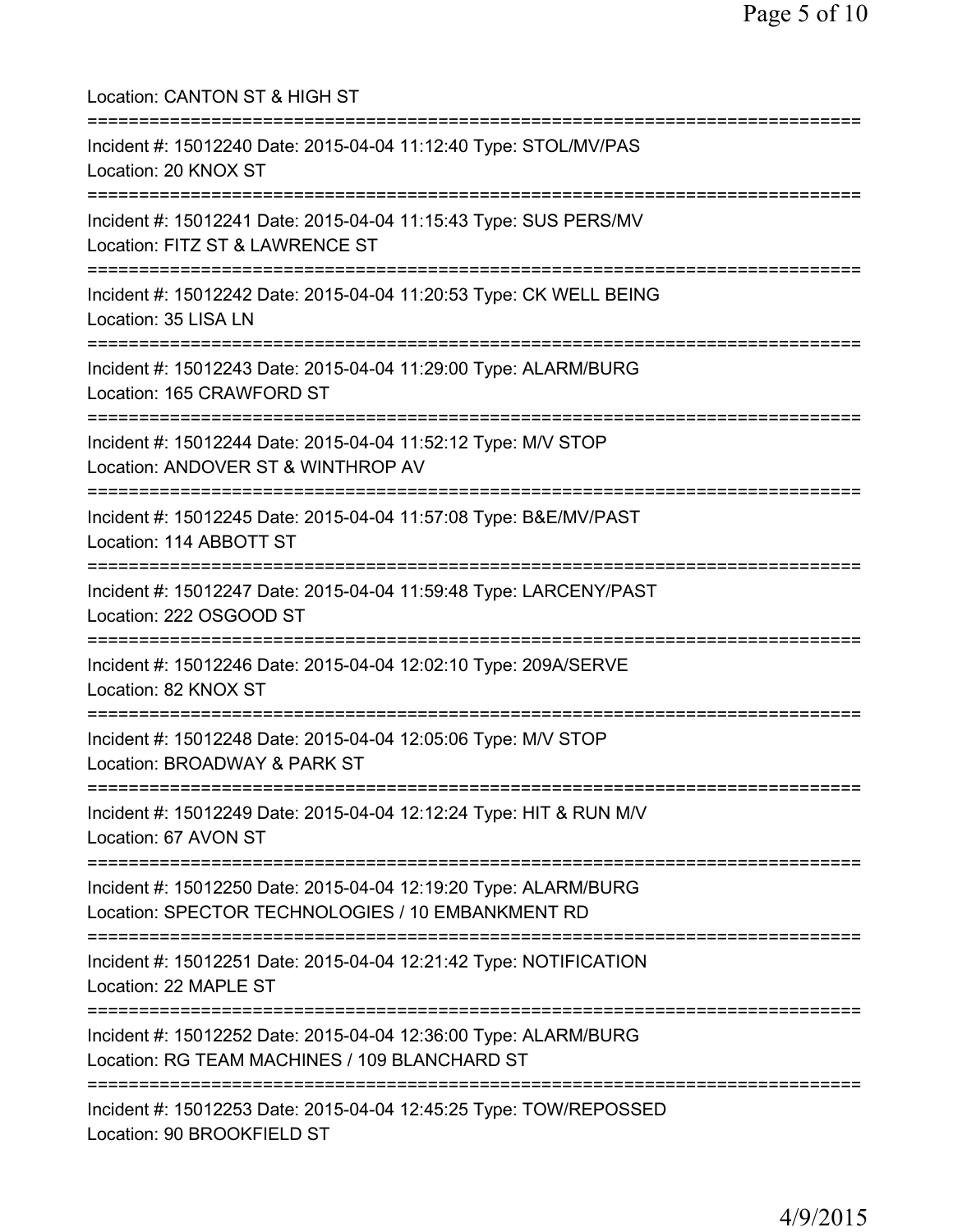| Incident #: 15012254 Date: 2015-04-04 13:02:27 Type: DISTURBANCE<br>Location: LEGACY PARK / 112 MARSTON ST<br>============================ |
|--------------------------------------------------------------------------------------------------------------------------------------------|
| Incident #: 15012255 Date: 2015-04-04 13:12:00 Type: SUS PERS/MV<br>Location: FERRY ST & VERMONT ST                                        |
| Incident #: 15012256 Date: 2015-04-04 13:16:56 Type: ALARM/BURG<br>Location: 71 DUCKETT AV                                                 |
| Incident #: 15012257 Date: 2015-04-04 13:22:55 Type: ALARM/BURG<br>Location: 555 HAVERHILL ST                                              |
| Incident #: 15012259 Date: 2015-04-04 14:00:09 Type: LIC PLATE STO<br>Location: 127 HAVERHILL ST                                           |
| Incident #: 15012258 Date: 2015-04-04 14:01:14 Type: UNWANTEDGUEST<br>Location: WENDYS / 55 HAMPSHIRE ST                                   |
| Incident #: 15012260 Date: 2015-04-04 14:04:50 Type: DOMESTIC/PROG<br>Location: BICKNELL TER & RESERVOIR ST                                |
| Incident #: 15012262 Date: 2015-04-04 14:15:49 Type: ALARM/BURG<br>Location: SOUTH LAWRENCE EAST SCHOOL / 165 CRAWFORD ST                  |
| Incident #: 15012261 Date: 2015-04-04 14:15:51 Type: TEST QED<br>Location: 360 UNION ST                                                    |
| Incident #: 15012263 Date: 2015-04-04 14:18:46 Type: LARCENY/PAST<br>Location: 249 BROADWAY                                                |
| ====================================<br>Incident #: 15012264 Date: 2015-04-04 14:21:35 Type: LOST PROPERTY<br>Location: 130 COMMON ST      |
| Incident #: 15012265 Date: 2015-04-04 14:33:10 Type: B&E/MV/PROG<br>Location: BRADFORD ST & BROADWAY                                       |
| Incident #: 15012266 Date: 2015-04-04 14:33:49 Type: DISORDERLY<br>Location: 35 COMMON ST                                                  |
| Incident #: 15012267 Date: 2015-04-04 14:45:57 Type: SUS PERS/MV<br>Location: 185 LAWRENCE ST                                              |
|                                                                                                                                            |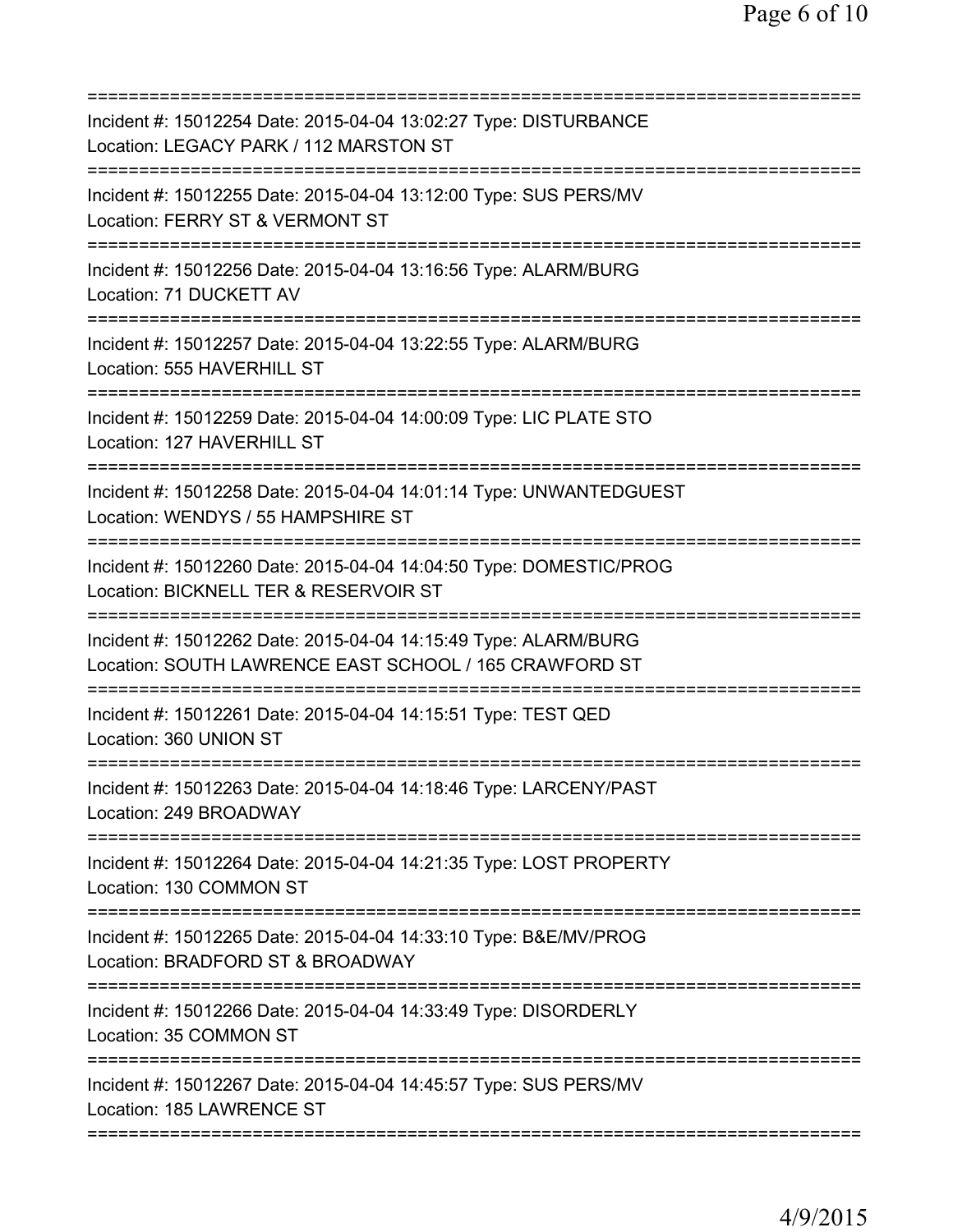Incident #: 15012268 Date: 2015-04-04 14:49:54 Type: LIC PLATE STO Location: 158 UNION ST =========================================================================== Incident #: 15012269 Date: 2015-04-04 15:15:51 Type: MISSING PERS Location: 36 HIGHLAWN AV =========================================================================== Incident #: 15012273 Date: 2015-04-04 15:20:55 Type: THREATS Location: 327 PROSPECT ST FL 2 =========================================================================== Incident #: 15012270 Date: 2015-04-04 15:26:19 Type: GENERAL SERV Location: LAWRENCE FLEAT MARKET / 468 CANAL ST =========================================================================== Incident #: 15012272 Date: 2015-04-04 15:33:34 Type: ALARM/BURG Location: ARLINGTON SCHOOL / 150 ARLINGTON ST =========================================================================== Incident #: 15012271 Date: 2015-04-04 15:33:48 Type: ALARM/BURG Location: WHITTEMORE PERLITE CO INC / 30 GLENN ST =========================================================================== Incident #: 15012274 Date: 2015-04-04 15:48:42 Type: HIT & RUN M/V Location: 9 OSGOOD ST =========================================================================== Incident #: 15012275 Date: 2015-04-04 15:53:40 Type: ALARM/BURG Location: COMMUNITY DAY CHARTER SCHOOL / 73 PROSPECT ST =========================================================================== Incident #: 15012276 Date: 2015-04-04 16:02:05 Type: ALARM/BURG Location: 600 HAVERHILL ST =========================================================================== Incident #: 15012277 Date: 2015-04-04 16:04:02 Type: 209A/VIOLATION Location: 18 FRANKLIN ST =========================================================================== Incident #: 15012278 Date: 2015-04-04 16:19:56 Type: ALARM/BURG Location: GUILMETTE SCHOOL / 80 BODWELL ST =========================================================================== Incident #: 15012279 Date: 2015-04-04 16:26:31 Type: TOW OF M/V Location: 91 BRADFORD ST =========================================================================== Incident #: 15012280 Date: 2015-04-04 16:29:42 Type: ALARM/BURG Location: CHILD CARE CENTER / 581 ANDOVER ST =========================================================================== Incident #: 15012281 Date: 2015-04-04 17:07:28 Type: NOISE ORD Location: 77 EXETER ST FL 1 =========================================================================== Incident #: 15012282 Date: 2015-04-04 17:11:14 Type: GENERAL SERV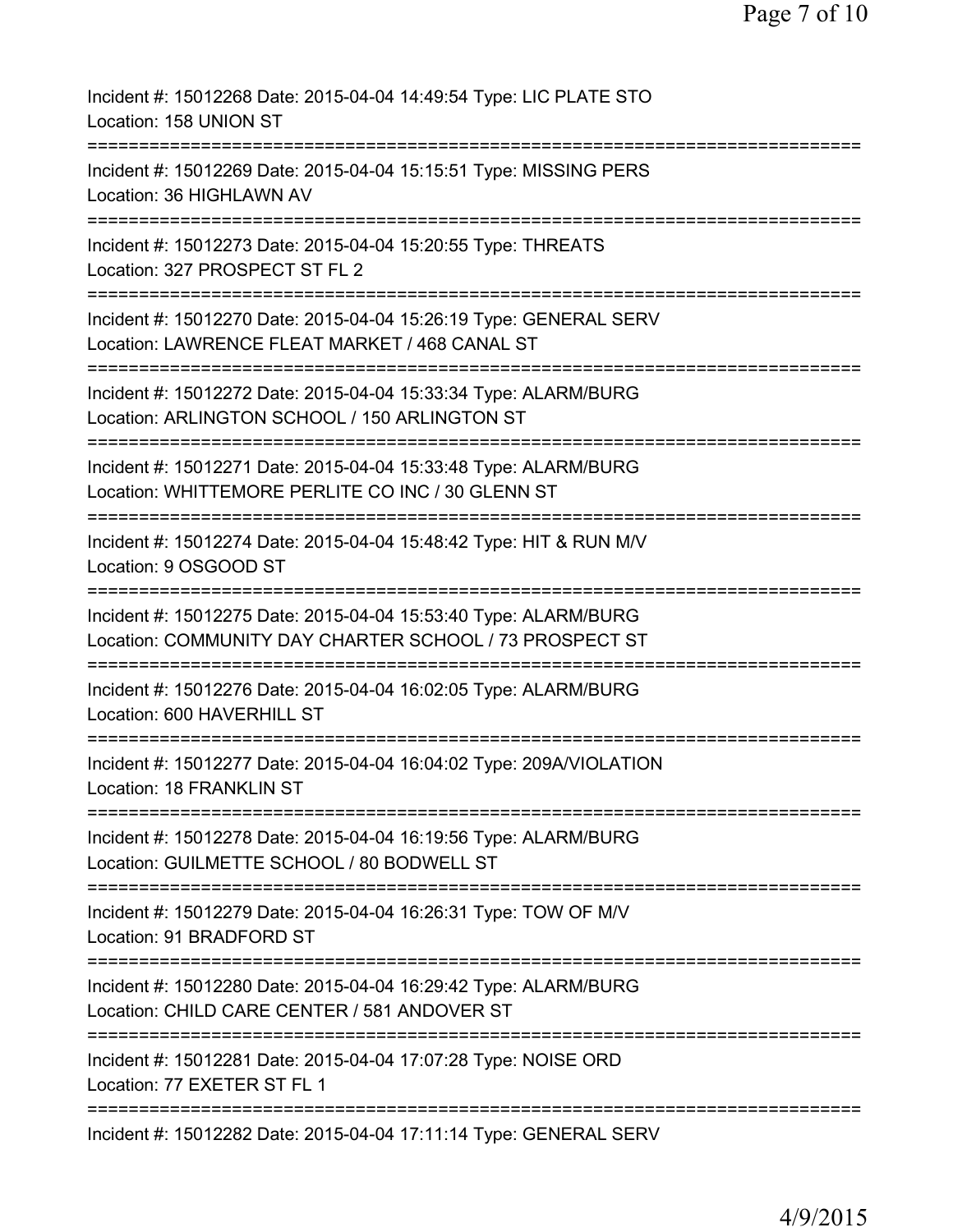| Location: 59 ESSEX ST                                                                                     |
|-----------------------------------------------------------------------------------------------------------|
| Incident #: 15012283 Date: 2015-04-04 17:16:30 Type: SUS PERS/MV<br>Location: 582 ESSEX ST                |
| Incident #: 15012284 Date: 2015-04-04 17:35:30 Type: M/V STOP<br>Location: E HAVERHILL ST & PROSPECT ST   |
| Incident #: 15012285 Date: 2015-04-04 17:39:10 Type: GENERAL SERV<br>Location: WALGREENS / 220 S BROADWAY |
| Incident #: 15012286 Date: 2015-04-04 17:40:45 Type: ALARM/HOLD<br>Location: 99 WINTHROP AV               |
| Incident #: 15012287 Date: 2015-04-04 18:06:37 Type: DISTURBANCE<br>Location: 689 ESSEX ST #1-16          |
| Incident #: 15012288 Date: 2015-04-04 18:12:13 Type: MV/BLOCKING<br>Location: 39 ALDER ST                 |
| Incident #: 15012289 Date: 2015-04-04 18:18:04 Type: MAL DAMAGE<br>Location: 25 BOEHM ST #6               |
| Incident #: 15012290 Date: 2015-04-04 18:24:54 Type: ALARM/BURG<br>Location: 134 WEST ST                  |
| Incident #: 15012291 Date: 2015-04-04 18:46:47 Type: BUILDING CHK<br><b>Location: ISLAND ST</b>           |
| Incident #: 15012292 Date: 2015-04-04 18:55:23 Type: AUTO ACC/PI<br>Location: BENNINGTON ST & PARK ST     |
| Incident #: 15012293 Date: 2015-04-04 19:02:09 Type: SUS PERS/MV<br>Location: 285 MERRIMACK ST            |
| Incident #: 15012294 Date: 2015-04-04 19:06:52 Type: M/V STOP<br>Location: CANAL ST & UNION ST            |
| Incident #: 15012295 Date: 2015-04-04 19:07:39 Type: M/V STOP<br>Location: 65 ESSEX ST                    |
| Incident #: 15012296 Date: 2015-04-04 19:12:43 Type: M/V STOP<br>Location: CARVER ST & MERRIMACK ST       |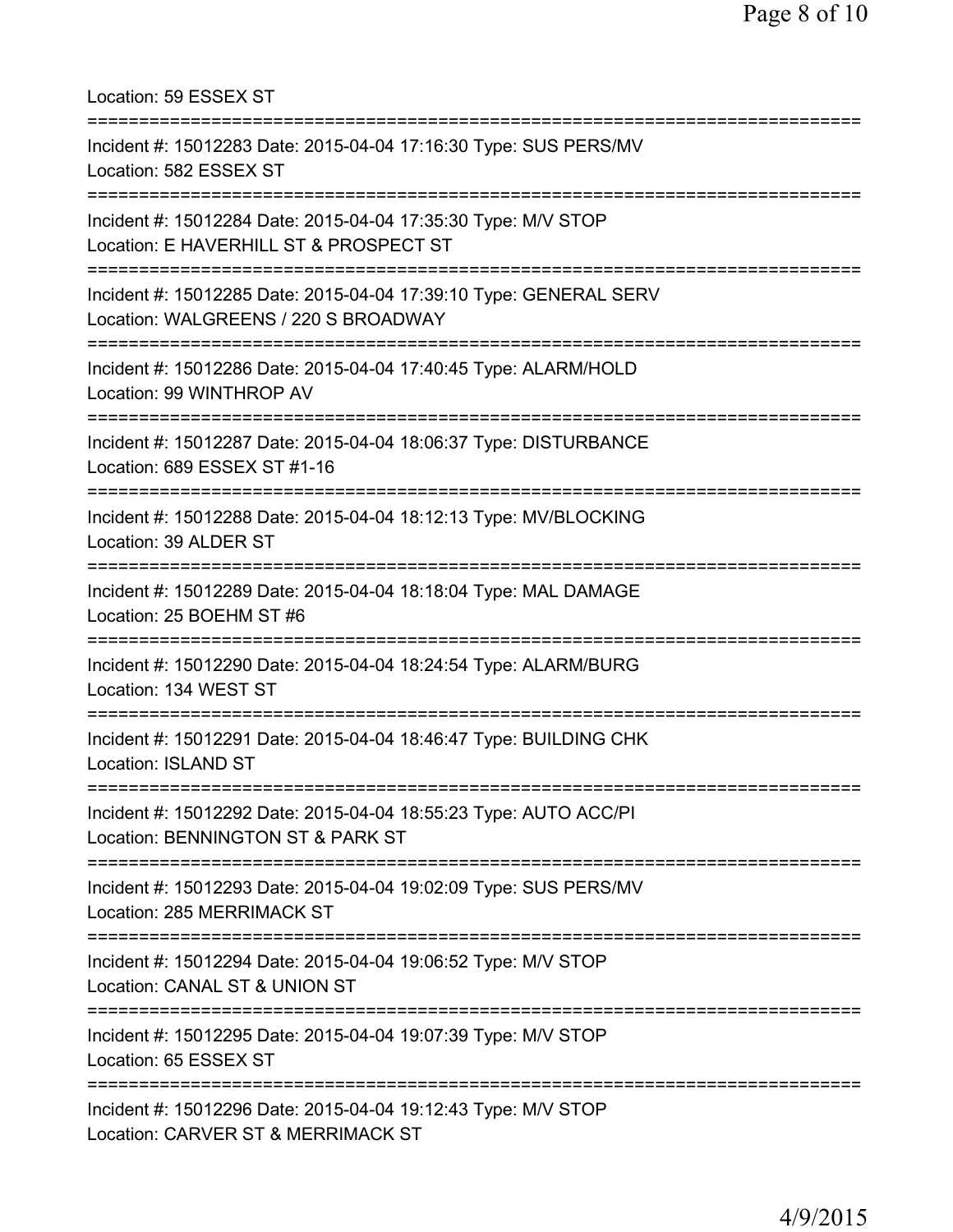| Incident #: 15012297 Date: 2015-04-04 19:19:48 Type: M/V STOP<br>Location: BUNKERHILL ST & MYRTLE ST            |
|-----------------------------------------------------------------------------------------------------------------|
| Incident #: 15012298 Date: 2015-04-04 20:05:44 Type: SHOTS FIRED<br>Location: 18 SAVOIE AV                      |
| Incident #: 15012299 Date: 2015-04-04 20:12:08 Type: UNWANTEDGUEST<br>Location: 327 PROSPECT ST #2              |
| Incident #: 15012300 Date: 2015-04-04 20:29:58 Type: MISSING PERS<br>Location: 280 MERRIMACK ST                 |
| Incident #: 15012301 Date: 2015-04-04 20:32:58 Type: SUICIDE ATTEMPT<br>Location: 192 ARLINGTON ST              |
| Incident #: 15012302 Date: 2015-04-04 20:54:36 Type: 209A/SERVE<br>Location: 18 FRANKLIN ST #713<br>=========== |
| Incident #: 15012303 Date: 2015-04-04 21:07:01 Type: NOISE ORD<br>Location: 853 ESSEX ST                        |
| Incident #: 15012304 Date: 2015-04-04 21:59:19 Type: M/V STOP<br>Location: BERKELEY ST & SWAN ST                |
| Incident #: 15012305 Date: 2015-04-04 21:59:25 Type: NOISE ORD<br>Location: 146 BUTLER ST #REAR DOOR            |
| Incident #: 15012306 Date: 2015-04-04 22:07:19 Type: ALARM/BURG<br>Location: 700 ESSEX ST                       |
| Incident #: 15012307 Date: 2015-04-04 22:17:00 Type: CK WELL BEING<br>Location: 169 HAVERHILL ST FL 2           |
| Incident #: 15012308 Date: 2015-04-04 22:35:30 Type: M/V STOP<br>Location: BROADWAY & GREEN ST                  |
| Incident #: 15012309 Date: 2015-04-04 22:35:56 Type: M/V STOP<br>Location: ESSEX ST & LAWRENCE ST               |
| Incident #: 15012310 Date: 2015-04-04 22:44:55 Type: M/V STOP<br>Location: LAWRENCE ST & PARK ST                |
|                                                                                                                 |